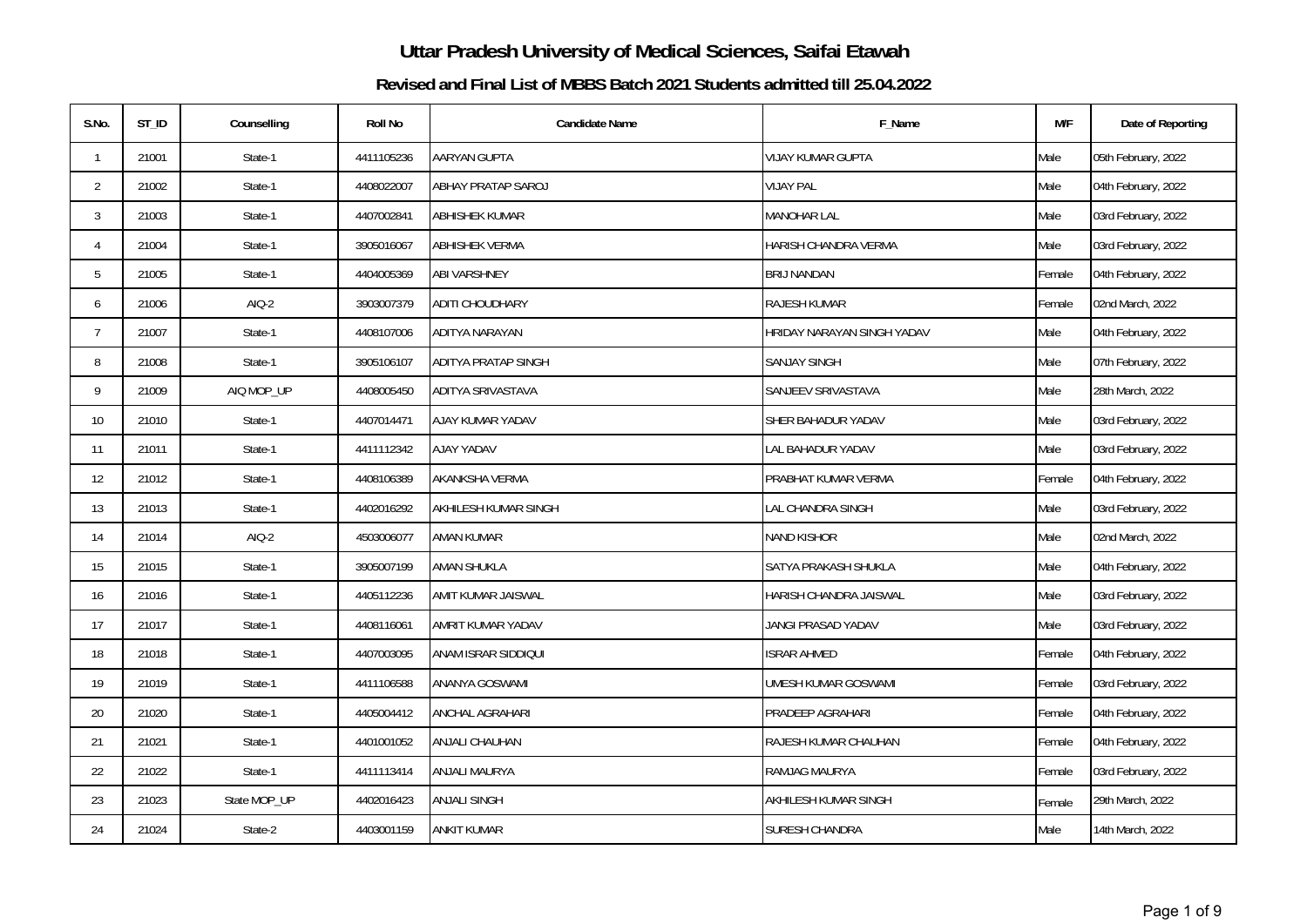| S.No.  | $ST_lD$ | Counselling | <b>Roll No</b> | <b>Candidate Name</b> | F_Name                    | M/F    | Date of Reporting   |
|--------|---------|-------------|----------------|-----------------------|---------------------------|--------|---------------------|
| 25     | 21025   | State-1     | 4401001624     | ANKIT SHARMA          | <b>GOPAL PRASAD</b>       | Male   | 03rd February, 2022 |
| 26     | 21026   | State-1     | 4405108260     | ANNAPURNA             | DHIRAJ KUMAR              | Female | 04th February, 2022 |
| 27     | 21027   | State-2     | 4403030022     | ANOOP KISHOR          | <b>RAMLAL SINGH</b>       | Male   | 14th March, 2022    |
| 28     | 21028   | State-1     | 4405004027     | ANSHITA SINGH         | NARENDRA SINGH            | Female | 04th February, 2022 |
| 29     | 21029   | State-1     | 4401013042     | ANUBHAV               | YOGESH KUMAR              | Male   | 03rd February, 2022 |
| $30\,$ | 21030   | State-1     | 4406003122     | ANUREET DUTTA         | ARUNAVA DUTTA             | Male   | 03rd February, 2022 |
| 31     | 21031   | AIQ MOP_UP  | 4411013073     | ANUSHA SINGH          | SANTOSH KUMAR SINGH       | Female | 28th March, 2022    |
| 32     | 21032   | State-1     | 4407012204     | ARADHYA               | RAJENDRA KUMAR AWASTHI    | Female | 03rd February, 2022 |
| 33     | 21033   | $AIO-2$     | 2001008463     | ARJIT KUMAR SINGH     | <b>MANOJ KUMAR SINGH</b>  | Male   | 02nd March, 2022    |
| 34     | 21034   | AIQ MOP_UP  | 4411101790     | ARUN VERMA            | <b>LAXMI PRASAD VERMA</b> | Male   | 25th March, 2022    |
| 35     | 21035   | State-1     | 4408002288     | ARUSHI YADAV          | <b>INDRA BAHADUR</b>      | Female | 03rd February, 2022 |
| 36     | 21036   | $AIO-2$     | 3905012277     | <b>ARYAN KHAN</b>     | NAFEES AHMED              | Male   | 02nd March, 2022    |
| 37     | 21037   | State-1     | 4405007124     | ASHIRVAD KUMAR YADAV  | RAMESH CHAND YADAV        | Male   | 04th February, 2022 |
| 38     | 21038   | State-1     | 4411107087     | ASHUTOSH KUMAR GAUTAM | RAJENDRA RAM              | Male   | 03rd February, 2022 |
| 39     | 21039   | State-2     | 4406001096     | ASHUTOSH MANGALAM     | SHIVRAJ                   | Male   | 14th March, 2022    |
| $40\,$ | 21040   | AIQ-2       | 3905019234     | <b>ASHWIN SINGH</b>   | <b>SANJAY SINGH</b>       | Male   | 03rd March, 2022    |
| 41     | 21041   | State-1     | 4411002261     | <b>ASTHA YADAV</b>    | JAY HIND YADAV            | Female | 03rd February, 2022 |
| 42     | 21042   | State-1     | 4408104436     | <b>ATIKA ZAIDI</b>    | SYED BAQAR MEHDI ZAIDI    | Female | 04th February, 2022 |
| 43     | 21043   | State-1     | 4405007108     | <b>ATUL SINGH</b>     | <b>JAIPAL SINGH</b>       | Male   | 03rd February, 2022 |
| 44     | 21044   | State-1     | 4411005566     | <b>AYUSH SINGH</b>    | <b>SUNIL SINGH</b>        | Male   | 04th February, 2022 |
| 45     | 21045   | State-1     | 4408014262     | <b>AYUSHI AWASTHI</b> | ATUL AWASTHI              | Female | 04th February, 2022 |
| 46     | 21046   | $AIO-2$     | 3903012283     | <b>AYUSHI SAINI</b>   | SURESH CHAND              | Female | 02nd March, 2022    |
| 47     | 21047   | State-1     | 4408012584     | <b>BHUMIKA YADAV</b>  | SATYA PAL YADAV           | Female | 04th February, 2022 |
| 48     | 21048   | State-1     | 4408014065     | CHANDRAMAULI TRIPATHI | <b>MUKUL TRIPATHI</b>     | Male   | 03rd February, 2022 |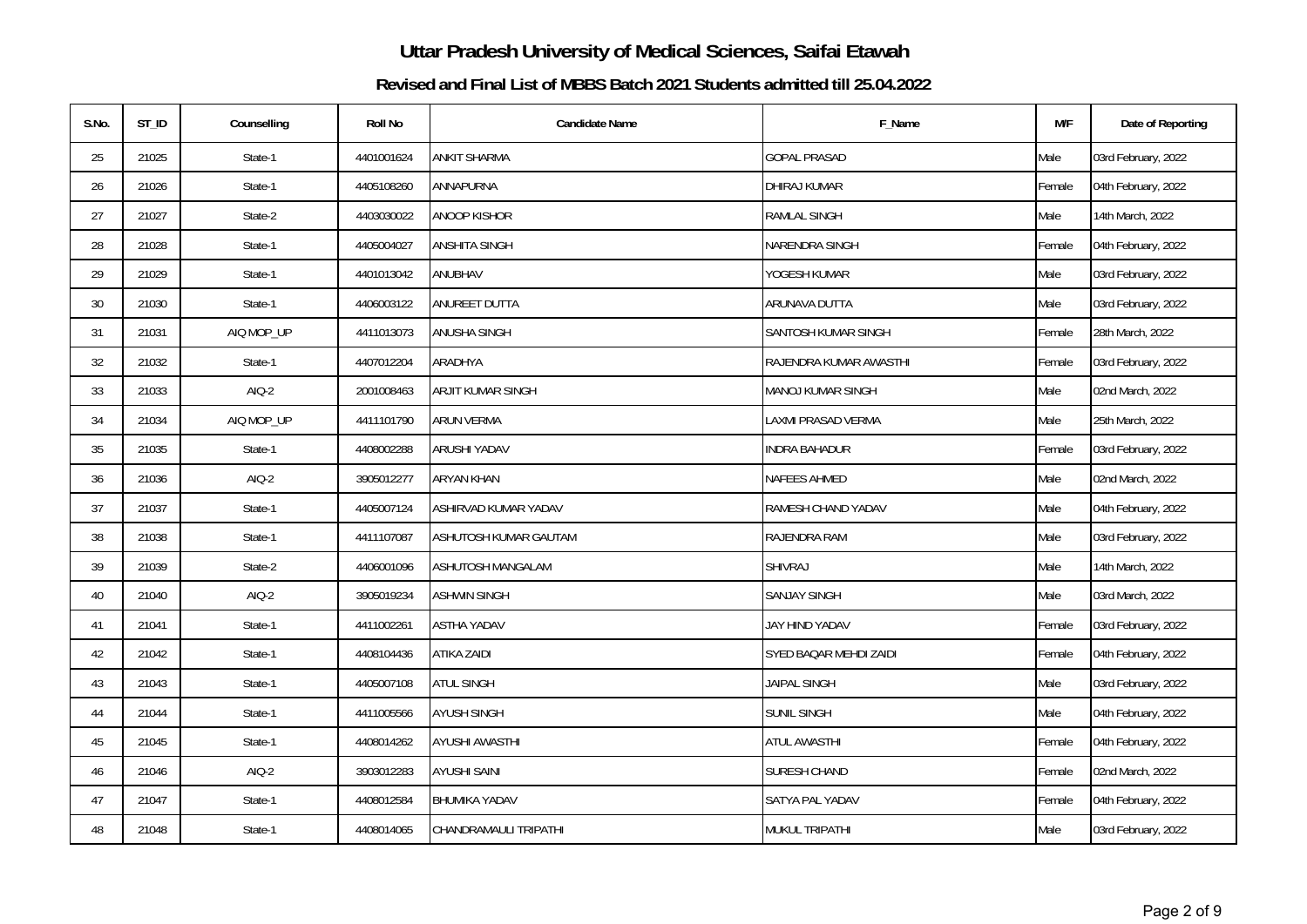| S.No. | $ST_lD$ | Counselling  | <b>Roll No</b> | <b>Candidate Name</b>        | F_Name                       | M/F    | Date of Reporting   |
|-------|---------|--------------|----------------|------------------------------|------------------------------|--------|---------------------|
| 49    | 21049   | State-1      | 4403015276     | CHETNA SINGH                 | <b>OMKAR SINGH</b>           | Female | 05th February, 2022 |
| 50    | 21050   | $AIO-2$      | 2001303153     | DAMANDEEP SINGH              | JATINDER PAL SINGH           | Male   | 28th February, 2022 |
| 51    | 21051   | State-1      | 4413001399     | DEEPAK AGRAWAL               | SUBHASH CHAND AGRAWAL        | Male   | 05th February, 2022 |
| 52    | 21052   | State MOP_UP | 4404005176     | DEEPANSHI SINGH              | <b>HARIOM SINGH</b>          | Female | 29th March, 2022    |
| 53    | 21053   | State-1      | 4409007262     | DEVANDITA VERMA              | SANJAY VERMA                 | Female | 05th February, 2022 |
| 54    | 21054   | State-1      | 4502001467     | DEVANSHU                     | ASHOK KUMAR                  | Male   | 03rd February, 2022 |
| 55    | 21055   | State-2      | 2001301222     | DHRUV GUPTA                  | <b>SUNIL GUPTA</b>           | Male   | 12th March, 2022    |
| 56    | 21056   | State-1      | 4411025057     | <b>DIPTI YADAV</b>           | SADABRIJ YADAV               | Female | 03rd February, 2022 |
| 57    | 21057   | State-1      | 4410010057     | DIVYANSH BANSAL              | <b>NEERAJ BANSAL</b>         | Male   | 03rd February, 2022 |
| 58    | 21058   | State-1      | 4408111594     | DIVYANSH SHUKLA              | <b>MANISH SHUKLA</b>         | Male   | 03rd February, 2022 |
| 59    | 21059   | State-1      | 4401010326     | DIVYANSHU SINGH              | <b>MAHENDRA PRATAP SINGH</b> | Male   | 05th February, 2022 |
| 60    | 21060   | State-1      | 3905102488     | EKTA SINGH                   | <b>BINOD KUMAR</b>           | Female | 03rd February, 2022 |
| 61    | 21061   | AIQ-2        | 3905021074     | <b>GANESH</b>                | <b>RAJA RAM</b>              | Male   | 02nd March, 2022    |
| 62    | 21062   | State-1      | 4408005190     | <b>GARIMA CHAUDHARY</b>      | <b>SUNIL KUMAR</b>           | Female | 04th February, 2022 |
| 63    | 21063   | State-1      | 4415007064     | <b>GAURI GUPTA</b>           | ATUL KUMAR GUPTA             | Female | 03rd February, 2022 |
| 64    | 21064   | State-1      | 4408116293     | <b>GIRIJESH KUMAR PANDEY</b> | ARUN KUMAR PANDEY            | Male   | 04th February, 2022 |
| 65    | 21065   | State-1      | 2504004109     | <b>GUNJAN MAURYA</b>         | PRAVESH KUMAR                | Female | 07th February, 2022 |
| 66    | 21066   | State-2      | 4409005326     | HARSH KUMAR                  | NARESH KUMAR                 | Male   | 14th March, 2022    |
| 67    | 21067   | AIQ-1        | 3004003479     | HARSH RAJ SINGH              | <b>SANJAY SINGH</b>          | Male   | 05th February, 2022 |
| 68    | 21068   | State-1      | 4403012095     | HARSHITA UPADHYAY            | RAMESHWAR DAYAL UPADHYAY     | Female | 03rd February, 2022 |
| 69    | 21069   | State-1      | 4405019131     | HIMANSHU GUPTA               | <b>SHIVJI</b>                | Male   | 03rd February, 2022 |
| 70    | 21070   | AIQ-1        | 4503012027     | HIMANSHU KUMAR               | <b>NARESH KUMAR</b>          | Male   | 03rd February, 2022 |
| 71    | 21071   | State-1      | 2001306600     | HIMANSHU SHARMA              | RADHEY KRISHNA SHARMA        | Male   | 03rd February, 2022 |
| 72    | 21072   | State-1      | 4407008329     | SHITA GUPTA                  | KISHAN KUMAR GUPTA           | Female | 03rd February, 2022 |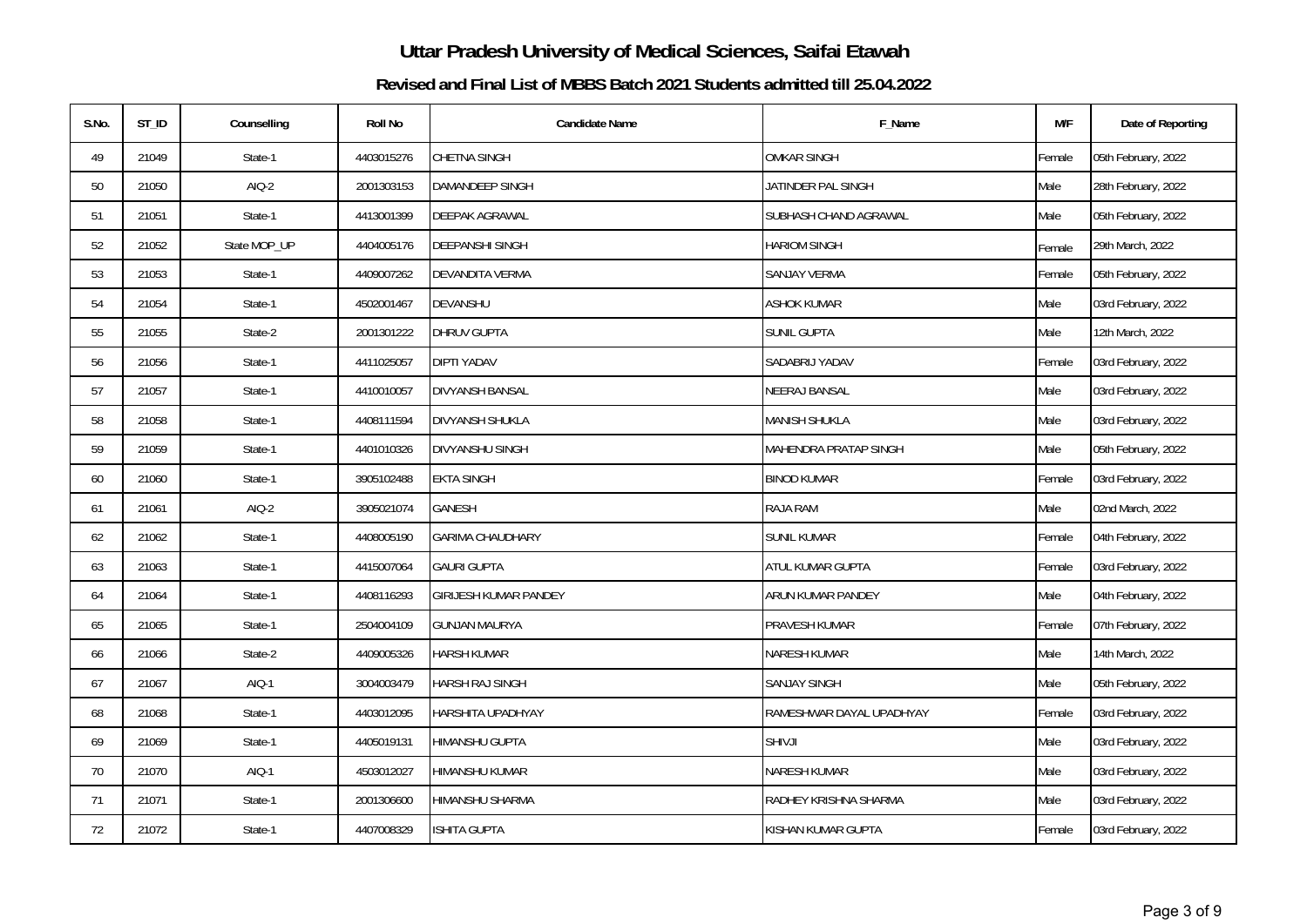| S.No. | ST_ID | Counselling  | <b>Roll No</b> | <b>Candidate Name</b>   | F_Name                            | M/F    | Date of Reporting   |
|-------|-------|--------------|----------------|-------------------------|-----------------------------------|--------|---------------------|
| 73    | 21073 | AIQ MOP_UP   | 4416013045     | JAGANESH KUMAR BHARDWAJ | VIJAY BABU BHARDWAJ               | Male   | 25th March, 2022    |
| 74    | 21074 | State-1      | 4408006018     | JANHVI SRIVASTAVA       | DHIRENDRA KUMAR SRIVASTAVA        | Female | 03rd February, 2022 |
| 75    | 21075 | State-1      | 4411006067     | <b>JANHVI TRIPATHI</b>  | <b>GYAN PRAKASH TRIPATHI</b>      | Female | 05th February, 2022 |
| 76    | 21076 | AIQ-2        | 2001012117     | JATIN                   | <b>GHANENDER SINGH</b>            | Male   | 02nd March, 2022    |
| 77    | 21077 | $AIO-2$      | 3903228126     | JITENDRA SHARMA         | OM PRAKASH SHARMA                 | Male   | 03rd March, 2022    |
| 78    | 21078 | State-2      | 3001014444     | <b>JYOTI SINGH</b>      | NATHU RAM VERMA                   | Female | 15th March, 2022    |
| 79    | 21079 | State-1      | 4403011153     | KALPANA CHAUHAN         | RAMOUTAR SINGH                    | Female | 04th February, 2022 |
| 80    | 21080 | State-1      | 3905023206     | KARAN UPADHYAY          | <b><i>FARAK NATH UPADHYAY</i></b> | Male   | 04th February, 2022 |
| 81    | 21081 | State-1      | 4413002280     | KARTIK AGRAWAL          | NITIN AGRAWAL                     | Male   | 04th February, 2022 |
| 82    | 21082 | AIQ-2        | 2001122150     | KARTIKEY                | <b>SUSHIL GUPTA</b>               | Male   | 04th March, 2022    |
| 83    | 21083 | State-1      | 4408013378     | KAUSHAL KISHORE         | <b>GOVERDHAN PRASAD</b>           | Male   | 04th February, 2022 |
| 84    | 21084 | AIQ-1        | 3903205325     | KHUSHBOO KUMARI MEENA   | <b>BABU LAL MEENA</b>             | Female | 07th February, 2022 |
| 85    | 21085 | State-1      | 4405009119     | KHUSHI SAXENA           | ANIL KUMAR SAXENA                 | Female | 04th February, 2022 |
| 86    | 21086 | State-1      | 4402003278     | KISHAN MISHRA           | <b>GOPAL MISHRA</b>               | Male   | 04th February, 2022 |
| 87    | 21087 | State-1      | 3905125056     | <b>KM AKANKSHA</b>      | CHANDRABHAN YADAV                 | Female | 03rd February, 2022 |
| 88    | 21088 | State-1      | 4408102923     | KOMAL KRISHNA           | M K GUPTA                         | Female | 04th February, 2022 |
| 89    | 21089 | State-1      | 2001005539     | KRISHNA MOHAN PANDEY    | RAM SAJEEVAN PANDEY               | Male   | 03rd February, 2022 |
| 90    | 21090 | State-1      | 3905003283     | KRISHNA SHARMA          | <b>BALMUKAND SHARMA</b>           | Female | 03rd February, 2022 |
| 91    | 21091 | State-1      | 4403002570     | KUMARI SHAGUN           | <b>DURGESH KUMAR</b>              | Female | 04th February, 2022 |
| 92    | 21092 | State MOP_UP | 4408013446     | KUNAL GUPTA             | KANHAIYA PRASAD GUPTA             | Male   | 29th March, 2022    |
| 93    | 21093 | State-1      | 4404008270     | LAKSHIT TYAGI           | SUNIL KUMAR                       | Male   | 04th February, 2022 |
| 94    | 21094 | $AIO-2$      | 2304007076     | <b>LIPAKSHI</b>         | CHANDERHAS                        | Female | 02nd March, 2022    |
| 95    | 21095 | State-1      | 4411101604     | MANISH KUMAR GUPTA      | ASHOK KUMAR GUPTA                 | Male   | 04th February, 2022 |
| 96    | 21096 | State-1      | 4408112109     | MANSI JAISWAL           | KAMLESH JAISWAL                   | Female | 04th February, 2022 |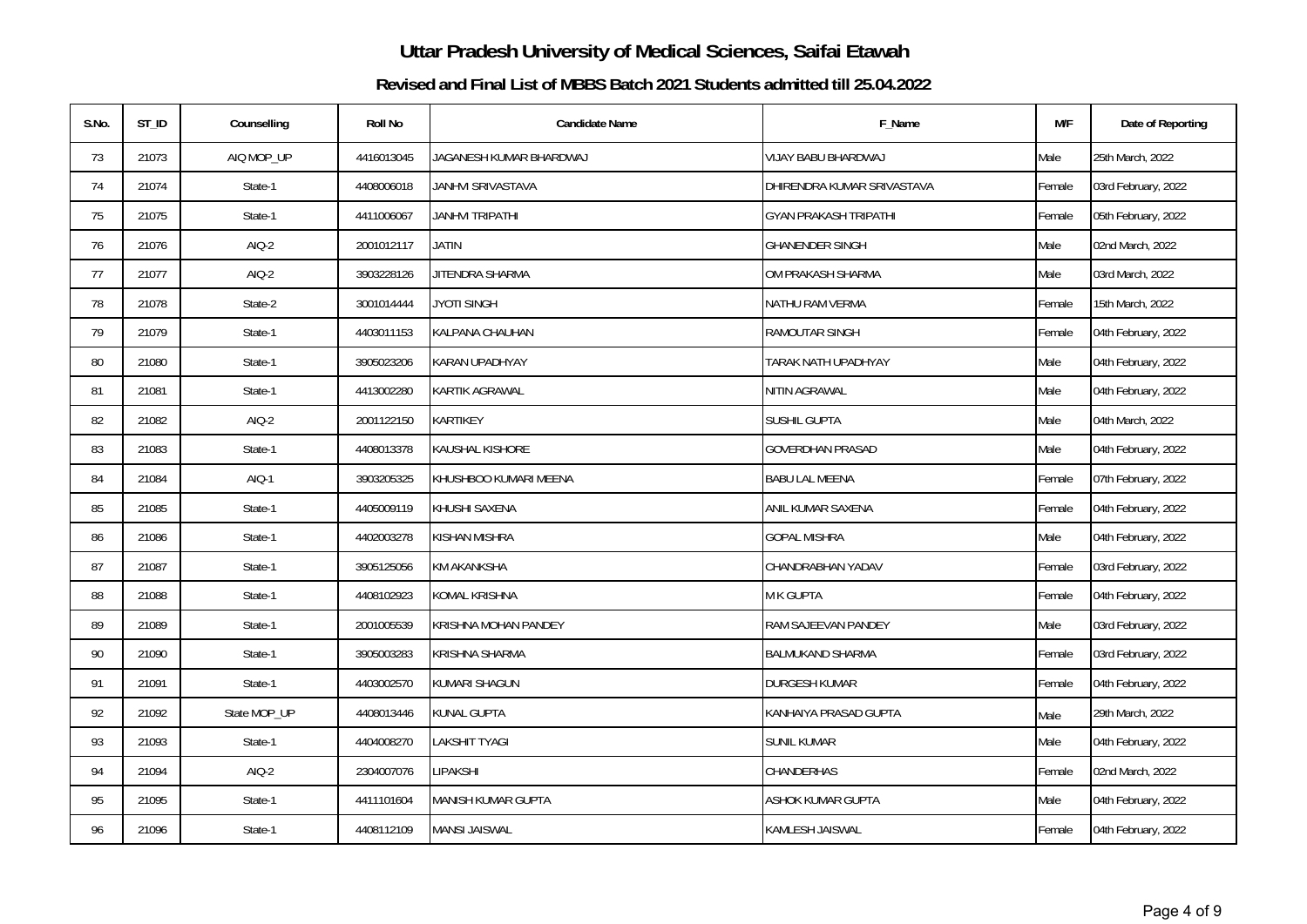| S.No. | ST_ID | Counselling  | <b>Roll No</b> | <b>Candidate Name</b> | F_Name                     | M/F    | Date of Reporting   |
|-------|-------|--------------|----------------|-----------------------|----------------------------|--------|---------------------|
| 97    | 21097 | State-1      | 4503005444     | <b>MANTHON GUPTA</b>  | <b>MANOJ GUPTA</b>         | Male   | 07th February, 2022 |
| 98    | 21098 | State-1      | 4408109279     | MARIYA QUBTIYA ANSARI | <b>GULAM SARWAR</b>        | Female | 03rd February, 2022 |
| 99    | 21099 | AIQ-1        | 3903026052     | MAYA MEENA            | <b>MALI RAM</b>            | Female | 05th February, 2022 |
| 100   | 21100 | State-1      | 4409013057     | <b>MAYANK GOEL</b>    | <b>MANOJ GOEL</b>          | Male   | 03rd February, 2022 |
| 101   | 21101 | State-1      | 2001120027     | MD MAAZ               | SHAMSHAAD ALI              | Male   | 04th February, 2022 |
| 102   | 21102 | AIQ-1        | 2001017213     | MIHIR KUMAR           | <b>UMESH KUMAR</b>         | Male   | 05th February, 2022 |
| 103   | 21103 | State-2      | 4408016310     | <b>MO IRFAN</b>       | <b>MUKHTAR</b>             | Male   | 14th March, 2022    |
| 104   | 21104 | State-1      | 4407022040     | MOBASHSHIR HAROON     | HAROON AHMAD               | Male   | 04th February, 2022 |
| 105   | 21105 | State-1      | 4408006642     | MOHAMMAD AMAAN KHAN   | MOHAMMAD WASIM KHAN        | Male   | 04th February, 2022 |
| 106   | 21106 | State-1      | 4408116518     | MOHAMMAD DANISH       | MOHAMMAD DILSHAD           | Male   | 03rd February, 2022 |
| 107   | 21107 | State MOP_UP | 4411108502     | MOHAMMAD MUZAKKIR     | <b>GULZAR AHMAD ANSARI</b> | Male   | 29th March, 2022    |
| 108   | 21108 | State MOP_UP | 4407014097     | MOHD AMAN             | MUKHTYAR AHMAD             | Male   | 29th March, 2022    |
| 109   | 21109 | State-1      | 3905117108     | <b>MOHD ASIF</b>      | MOHD ASHRAF                | Male   | 04th February, 2022 |
| 110   | 21110 | State MOP_UP | 4411109033     | NAGHMA ERAM ANSARI    | ANAMUL HAQUE ANSARI        | Female | 29th March, 2022    |
| 111   | 21111 | State-1      | 4411005329     | NAVEEN KUMAR RAI      | MANOJ KUMAR RAI            | Male   | 04th February, 2022 |
| 112   | 21112 | State-1      | 4403007365     | NEETU GUPTA           | NARESH CHANDRA GUPTA       | Female | 04th February, 2022 |
| 113   | 21113 | State-1      | 4408105043     | <b>NEHA VERMA</b>     | <b>BRAHMDEV VERMA</b>      | Female | 04th February, 2022 |
| 114   | 21114 | State-2      | 2301004521     | NIKHIL BHARTI         | MR. HARI SHANKAR           | Male   | 14th March, 2022    |
| 115   | 21115 | State-1      | 4402001430     | PANKAJ KUMAR          | <b>DURGESH KUMAR</b>       | Male   | 04th February, 2022 |
| 116   | 21116 | State-1      | 4416003365     | PIYUSH KUMAR          | SURYAPRAKASH               | Male   | 07th February, 2022 |
| 117   | 21117 | State-1      | 4402002633     | PIYUSH SINGH YADAV    | SHARDA PRASAD YADAV        | Male   | 03rd February, 2022 |
| 118   | 21118 | State-1      | 4403002413     | POORNIMA MAHESHWARI   | <b>ABHAY KUMAR</b>         | Female | 03rd February, 2022 |
| 119   | 21119 | State-1      | 4414003309     | PRADUMNA KUMAR SHUKLA | RAJESH KUMAR SHUKLA        | Male   | 04th February, 2022 |
| 120   | 21120 | State-1      | 4408107185     | PRAKHAR SHUKLA        | KARUNESH SHUKLA            | Male   | 03rd February, 2022 |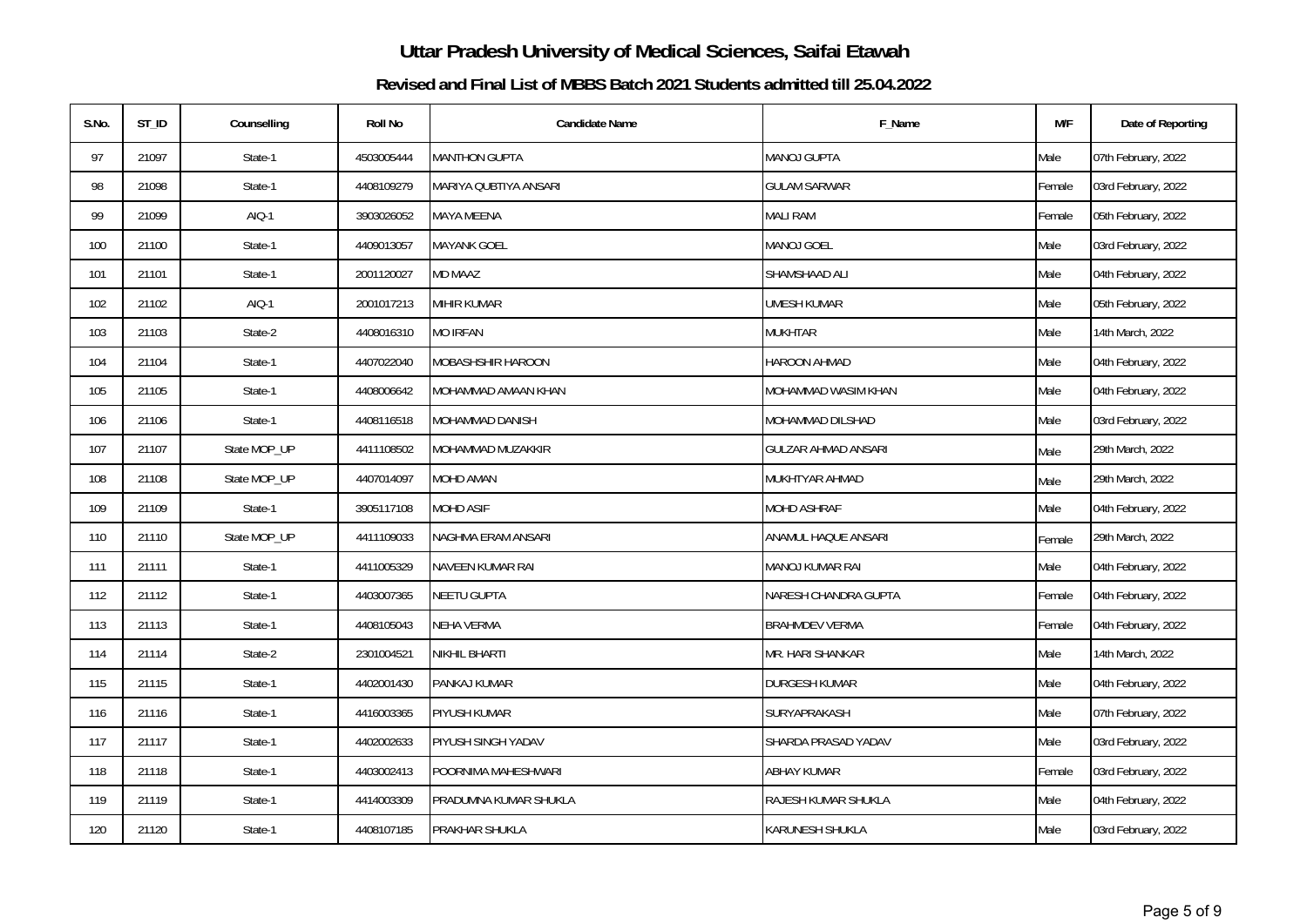| S.No. | ST_ID | Counselling  | <b>Roll No</b> | <b>Candidate Name</b>  | F_Name                     | M/F    | Date of Reporting   |
|-------|-------|--------------|----------------|------------------------|----------------------------|--------|---------------------|
| 121   | 21121 | State-1      | 4408112156     | PRANAY TEWARI          | ANAND BHUSHAN TEWARI       | Male   | 03rd February, 2022 |
| 122   | 21122 | State-1      | 4404006207     | PRARUP PATHAK          | RAJESH KUMAR PATHAK        | Male   | 05th February, 2022 |
| 123   | 21123 | State-1      | 4408108447     | PRASHANT KUMAR         | PRAMOD KUMAR               | Male   | 03rd February, 2022 |
| 124   | 21124 | State-1      | 4404004545     | PRASUNN RAJ VERMA      | PAWAN KUMAR VERMA          | Male   | 04th February, 2022 |
| 125   | 21125 | State-1      | 4409005057     | PREET RAJ RANA         | PANKAJ KUMAR               | Male   | 03rd February, 2022 |
| 126   | 21126 | State-1      | 4416005337     | PRERNA SHARMA          | AVDHESH KUMAR SHARMA       | Female | 04th February, 2022 |
| 127   | 21127 | State-2      | 4407025095     | PRINCE PATEL           | TEJBAHADUR PATEL           | Male   | 12th March, 2022    |
| 128   | 21128 | State-1      | 4408011376     | PRIYANSHU KUMAR        | <b>ASHOK KUMAR</b>         | Male   | 04th February, 2022 |
| 129   | 21129 | State-1      | 3905002298     | PRIYANSHU SINGH        | <b>HARI MOHAN SINGH</b>    | Male   | 04th February, 2022 |
| 130   | 21130 | State-1      | 4408109121     | PUSHPENDRA SINGH YADAV | KAILASH NATH YADAV         | Male   | 03rd February, 2022 |
| 131   | 21131 | State-1      | 3905111003     | RAHUL KUMAR            | <b>RAM VRIKSHA</b>         | Male   | 03rd February, 2022 |
| 132   | 21132 | State-1      | 4405006111     | RAJEEV SRIVASTAV       | <b>DINESH SRIVASTAV</b>    | Male   | 03rd February, 2022 |
| 133   | 21133 | AIQ-1        | 3903229136     | RAJESH SERAWAT         | <b>MADAN LAL SARASWAT</b>  | Male   | 04th February, 2022 |
| 134   | 21134 | $AIO-2$      | 3902019036     | RAJOO MOOND            | HEERALAL                   | Female | 02nd March, 2022    |
| 135   | 21135 | State-1      | 4405010293     | RAJSHRI AISHWARYA      | <b>MANOJ KUMAR</b>         | Female | 04th February, 2022 |
| 136   | 21136 | State-1      | 4407028067     | RAMBHAROSA VISHWKARMA  | <b>BALKHILA VISHWKARMA</b> | Male   | 04th February, 2022 |
| 137   | 21137 | State-2      | 4409007629     | RASHI SINGH            | <b>GAJENDRA SINGH</b>      | Female | 14th March, 2022    |
| 138   | 21138 | State-1      | 4416008279     | RAUNAK BHARDWAJ        | RAJEEV MOHAN BHARDWAJ      | Female | 04th February, 2022 |
| 139   | 21139 | State-1      | 4401014335     | RAVI KANT              | <b>ASHOK KUMAR</b>         | Male   | 03rd February, 2022 |
| 140   | 21140 | State-1      | 3005011162     | RAVI PRATAP PATEL      | RAJENDRA PATEL             | Male   | 04th February, 2022 |
| 141   | 21141 | $AIO-2$      | 3903222258     | RAVINDRA CHOPRA        | SHARWAN KUMAR CHOPRA       | Male   | 03rd March, 2022    |
| 142   | 21142 | State MOP_UP | 2001109381     | RICHA SARASWAT         | RAJENDRA KUMAR SARASWAT    | Female | 29th March, 2022    |
| 143   | 21143 | State-2      | 4407004891     | RISHABH KUMAR          | DEVENDRA VERMA             | Male   | 12th March, 2022    |
| 144   | 21144 | State-1      | 2001115379     | RITIK RASTOGI          | <b>NAVEEN RASTOGI</b>      | Male   | 04th February, 2022 |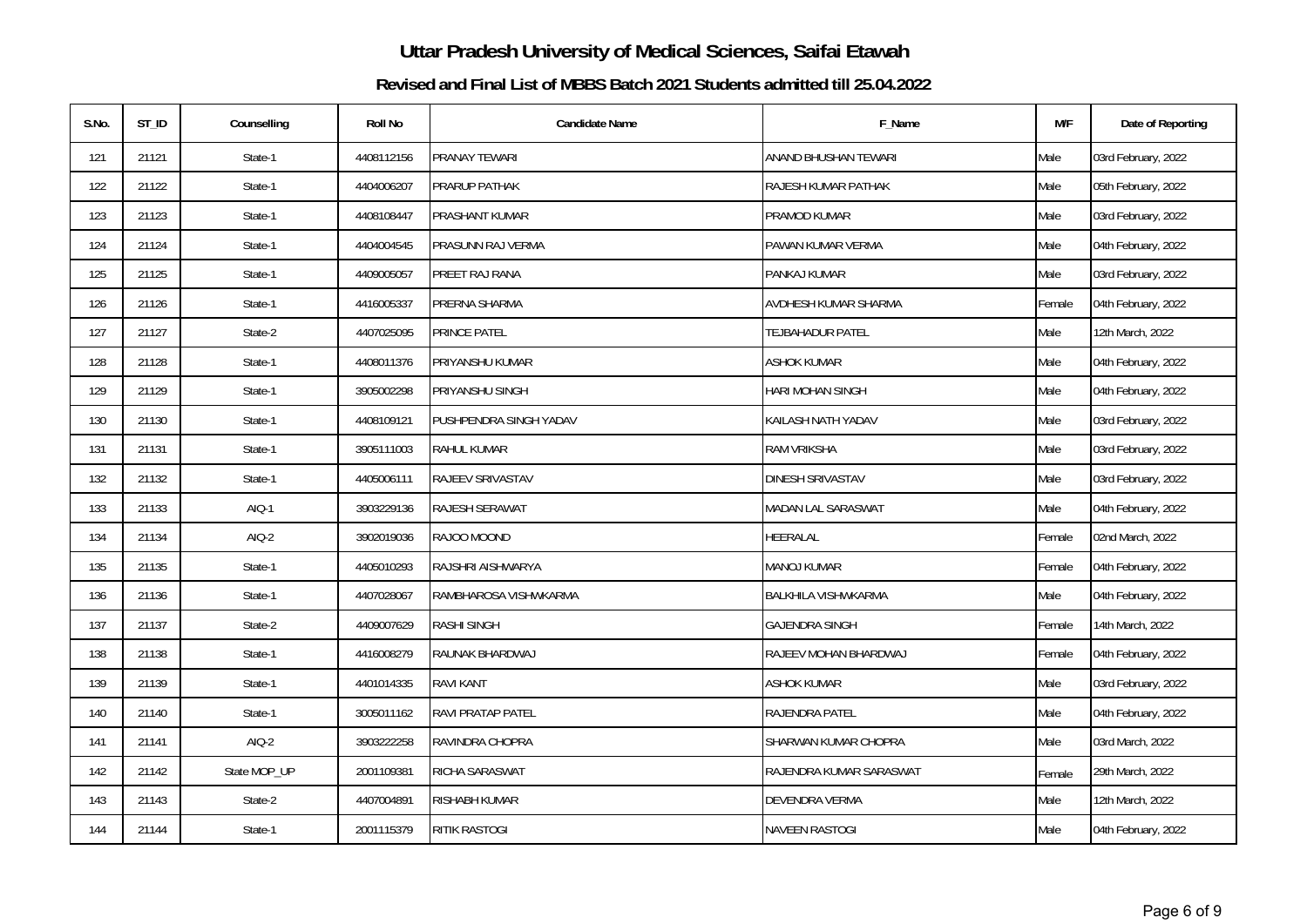| S.No. | ST_ID | Counselling  | <b>Roll No</b> | <b>Candidate Name</b>   | F_Name                         | M/F    | Date of Reporting   |
|-------|-------|--------------|----------------|-------------------------|--------------------------------|--------|---------------------|
| 145   | 21145 | AIQ-1        | 4401009476     | RONIT GOSWAMI           | PRAVEEN KUMAR GOSWAMI          | Male   | 05th February, 2022 |
| 146   | 21146 | State-1      | 4407001050     | <b>ROSHNI SABA</b>      | MUSHIR AHMAD                   | Female | 03rd February, 2022 |
| 147   | 21147 | State-1      | 4409012396     | RUCHI RANA              | SATISH RANA                    | Female | 04th February, 2022 |
| 148   | 21148 | State-1      | 4407019325     | <b>SACHIN KUMAR</b>     | <b>RAKESH KUMAR</b>            | Male   | 04th February, 2022 |
| 149   | 21149 | State-1      | 4411013264     | <b>SALONI KHARWAR</b>   | <b>BHOOPENDRA KHARWAR</b>      | Female | 04th February, 2022 |
| 150   | 21150 | State-1      | 4408012478     | SAMAR PRATAP SINGH      | DHANANJAY KUMAR SINGH          | Male   | 04th February, 2022 |
| 151   | 21151 | State-1      | 2302029234     | SAMRIDDHI DUBEY         | RAJEEV DUBEY                   | Female | 03rd February, 2022 |
| 152   | 21152 | State-2      | 4401007410     | SANDALI GAUTAM          | MUKESH GAUTAM                  | Female | 12th March, 2022    |
| 153   | 21153 | State-1      | 4408014071     | <b>SANDEEP YADAV</b>    | <b>BRAJENDRA PAL SINGH</b>     | Male   | 03rd February, 2022 |
| 154   | 21154 | State-1      | 2001309375     | SANKALP GUPTA           | MUKESH KUMAR GUPTA             | Male   | 04th February, 2022 |
| 155   | 21155 | State-1      | 4408022334     | SANTOSH KUMAR KASAUDHAN | LAXMAN KASAUDHAN               | Male   | 04th February, 2022 |
| 156   | 21156 | State-1      | 3905009347     | SANTOSH KUMAR MAURYA    | <b>BALRAM MAURYA</b>           | Male   | 03rd February, 2022 |
| 157   | 21157 | State-1      | 4406002424     | <b>SARANSH PURWAR</b>   | ANURAG PURWAR                  | Male   | 04th February, 2022 |
| 158   | 21158 | State MOP_UP | 4405005109     | <b>SARTHAK</b>          | <b>MANOJ KUMAR</b>             | Male   | 29th March, 2022    |
| 159   | 21159 | State-1      | 4405005221     | SATYA PRAKASH SINGH     | <b>UMA SHANKAR SINGH</b>       | Male   | 05th February, 2022 |
| 160   | 21160 | State-1      | 4408103177     | SATYAM ANAND            | <b>LAXMAN PRASAD</b>           | Male   | 04th February, 2022 |
| 161   | 21161 | State-2      | 4411010368     | SAURABH KUMAR           | CHANDRADEV RAM                 | Male   | 12th March, 2022    |
| 162   | 21162 | State-1      | 4402030362     | SHAILJA SETH            | <b>VIMLESH KUMAR KHATRI</b>    | Female | 04th February, 2022 |
| 163   | 21163 | AIQ MOP_UP   | 4404008744     | SHIVAM BHARDWAJ         | <b>VED PRAKASH SHARMA</b>      | Male   | 25th March, 2022    |
| 164   | 21164 | State-1      | 4402013201     | SHIVANGI YADAV          | DHARMENDRA KUMAR YADAV         | Female | 03rd February, 2022 |
| 165   | 21165 | AIQ-2        | 3903120210     | SHIVANI                 | <b>VIJAY SINGH</b>             | Female | 03rd March, 2022    |
| 166   | 21166 | State-2      | 4404002212     | SHIVANI SEHDEV          | MUNGESH LAL                    | Female | 12th March, 2022    |
| 167   | 21167 | State-2      | 4407005288     | SHIVANI VERMA           | UMA SHANKAR PRASAD             | Female | 12th March, 2022    |
| 168   | 21168 | State-1      | 4402010090     | SHRADDHA TRIPATHI       | <b>MAHAVIR PRASAD TRIPATHI</b> | Female | 03rd February, 2022 |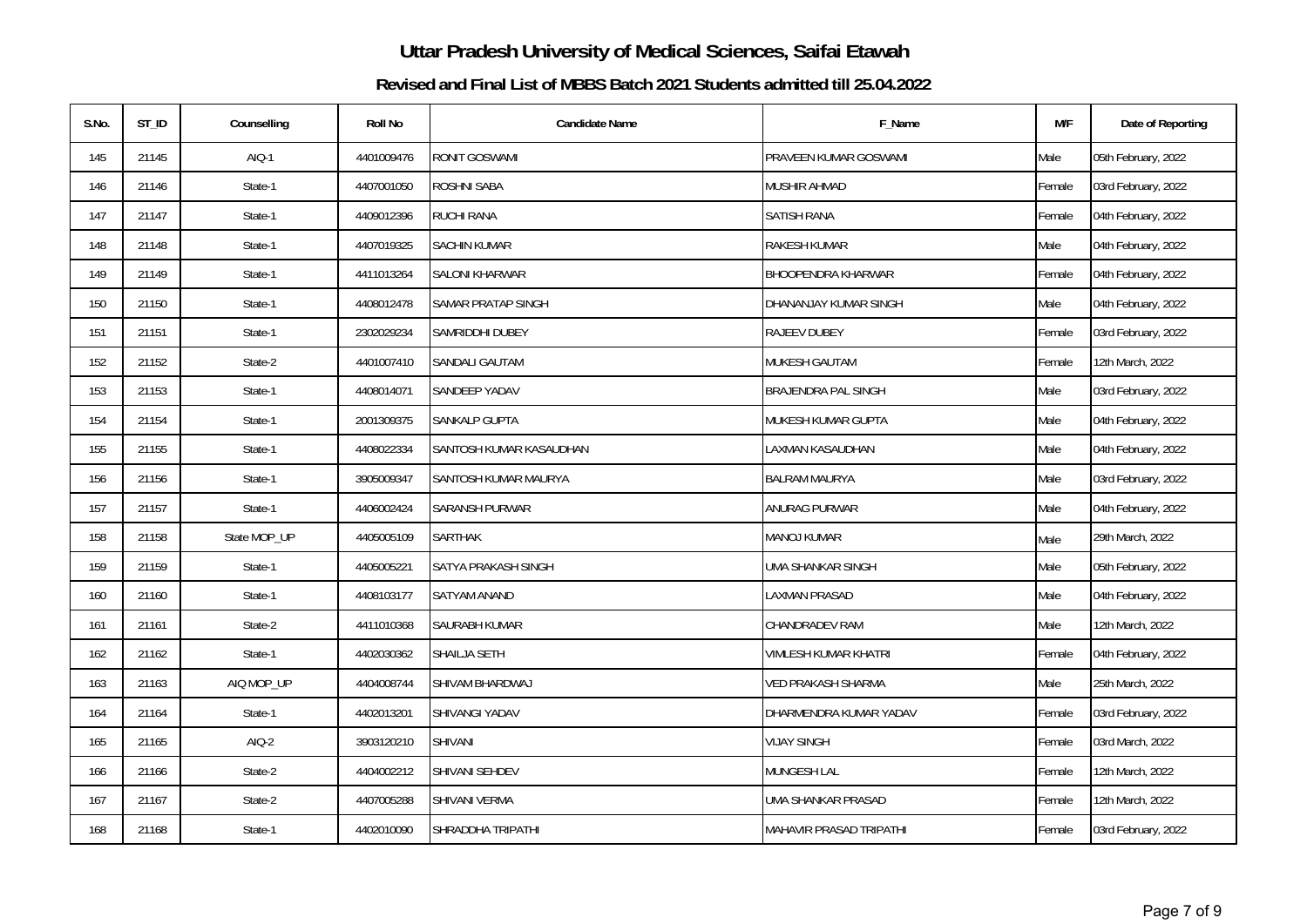| S.No. | ST_ID | Counselling | <b>Roll No</b> | <b>Candidate Name</b>    | F_Name                       | M/F    | Date of Reporting   |
|-------|-------|-------------|----------------|--------------------------|------------------------------|--------|---------------------|
| 169   | 21169 | State-2     | 4407014540     | SHRAWAN KUMAR VERMA      | ABHAY KUMAR VERMA            | Male   | 14th March, 2022    |
| 170   | 21170 | State-1     | 4408023086     | <b>SHUBHAM SHUKLA</b>    | HARI OM SHANKAR              | Male   | 03rd February, 2022 |
| 171   | 21171 | State-1     | 4411007401     | SHUBHANSHU SINGH         | SANTOSH KUMAR SINGH          | Male   | 03rd February, 2022 |
| 172   | 21172 | State-1     | 4408111480     | <b>SHWETA RAO</b>        | RAM NAWAL RAO                | Female | 05th February, 2022 |
| 173   | 21173 | State-2     | 2001209270     | <b>SHYAM BABU</b>        | PUDDAN                       | Male   | 14th March, 2022    |
| 174   | 21174 | State-1     | 4503008310     | <b>SHYAMLI</b>           | <b>SHYAM SINGH</b>           | Female | 03rd February, 2022 |
| 175   | 21175 | State-1     | 4408015105     | SIDDHANT KATIYAR         | MANOJ KUMAR KATIYAR          | Male   | 05th February, 2022 |
| 176   | 21176 | State-1     | 4412001363     | SIDRA JABBAR             | JABBAR HUSSAIN               | Female | 03rd February, 2022 |
| 177   | 21177 | State-1     | 4403031071     | SOMESH PRATAP SINGH SONU | KUNWAR SEN                   | Male   | 04th February, 2022 |
| 178   | 21178 | $AIO-2$     | 2302022087     | <b>SUCHETA</b>           | MAHENDER SINGH               | Female | 03rd March, 2022    |
| 179   | 21179 | State-1     | 4416002772     | SUDHANSHU KUMAR          | PRAMOD KUMAR                 | Male   | 03rd February, 2022 |
| 180   | 21180 | State-2     | 2601001545     | <b>SUJAL ANAND</b>       | SUSHIL KUMAR                 | Male   | 12th March, 2022    |
| 181   | 21181 | State-1     | 4408101270     | <b>SUKRITA MISRA</b>     | KESHAVE MISRA                | Female | 07th February, 2022 |
| 182   | 21182 | State-1     | 2001101546     | SURENDRA SINGH           | MAHAVEER SINGH               | Male   | 04th February, 2022 |
| 183   | 21183 | State-1     | 4405115176     | SUSHIL KANNAUJIYA        | PRAHLAD PRASAD               | Male   | 04th February, 2022 |
| 184   | 21184 | State-1     | 4408123249     | <b>SUSHIL PATEL</b>      | RAM BAHADUR VERMA            | Male   | 05th February, 2022 |
| 185   | 21185 | State-1     | 3903203066     | SWARNLATA GAUTAM         | MANOHER KIRTI RAO GAUTAM     | Female | 04th February, 2022 |
| 186   | 21186 | State-2     | 4408101481     | SWATI CHAUDHARY          | ASHOK KUMAR CHAUDHARY        | Female | 14th March, 2022    |
| 187   | 21187 | State-1     | 4405108371     | <b>TANUSHKA SINGH</b>    | RAJIV KUMAR SINGH            | Female | 04th February, 2022 |
| 188   | 21188 | State-1     | 4408006080     | <b>TUSHAR SINGH</b>      | <b>MAHENDRA PRATAP SINGH</b> | Male   | 03rd February, 2022 |
| 189   | 21189 | State-1     | 4416010145     | UDIT KUMAR               | UDAYVEER SINGH               | Male   | 03rd February, 2022 |
| 190   | 21190 | State-1     | 4405101210     | UTKARSH SANT             | <b>SANT PRASAD</b>           | Male   | 04th February, 2022 |
| 191   | 21191 | State-1     | 4410008047     | VANDANA                  | SUSHEEL KUMAR                | Female | 04th February, 2022 |
| 192   | 21192 | State-1     | 4402030523     | VANDANA                  | SUBHASH CHANDRA BIND         | Female | 03rd February, 2022 |